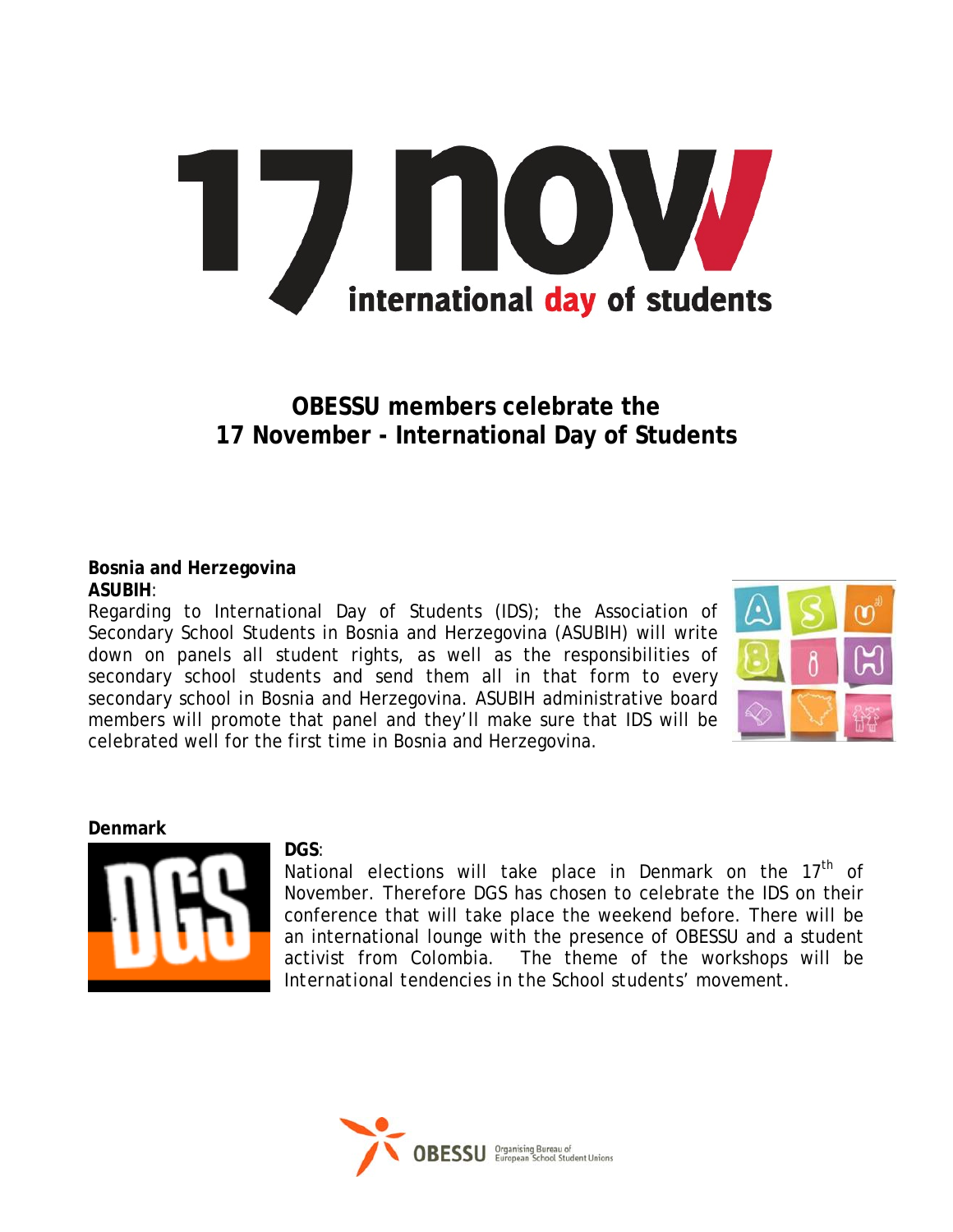#### **LH**:

The upcoming elections in Denmark will be the first ones where the 16 and 17 year olds will give a simulated-vote. LH members will write a series of articles concerning the elections, for a national newspaper. One of these articles will be about the historical perspective of the youth movement and the IDS. Parts of the article will be translated into English and uploaded on the OBESSU webpage.





## **EEO**:

EEO is planning to send letter to the editors of different newspapers in order to inform them about the IDS.

### **Iceland**

**SÍF**:

SÍF will organize a joint effort including all Icelandic students. SÍF has been currently working on the light on the rights campaign (LOTR). The Declaration of Students' Rights have been translated into Icelandic and will be published on the  $17<sup>th</sup>$  of November. All SIF



members will abstain from their classes for an hour to come together and pay tribute to the IDS and to get informed about the Declaration. To make the action more noticable all the event will be video taped and the students will all stand up to show that they are ready to know there rights and fight for them! SÍF will also have a meeting with the Minister of Education to present the Declaration, and the LOTR campaign to her.

#### **Ireland ISSU**:



This year to mark the  $17<sup>th</sup>$  of November, ISSU are putting together a 24 page student rights themed issue of our newsletter. The newsletter will feature articles about the Declaration of School Students Rights, the "Light on the Rights" campaign, the  $17<sup>th</sup>$  of November as well as articles from noted Irish public figures and organisations involved in the promotion of human and children's rights. The newsletter will be sent as part of a mailing to the 734 second-level (secondary) schools in Ireland as well as to all the other organisations in the Irish education and youth sectors and of course, we will send some copies to OBESSU. Some school Student Councils will also be holding small local events to mark the 17th of November such as inviting in a guest speaker or giving a talk to

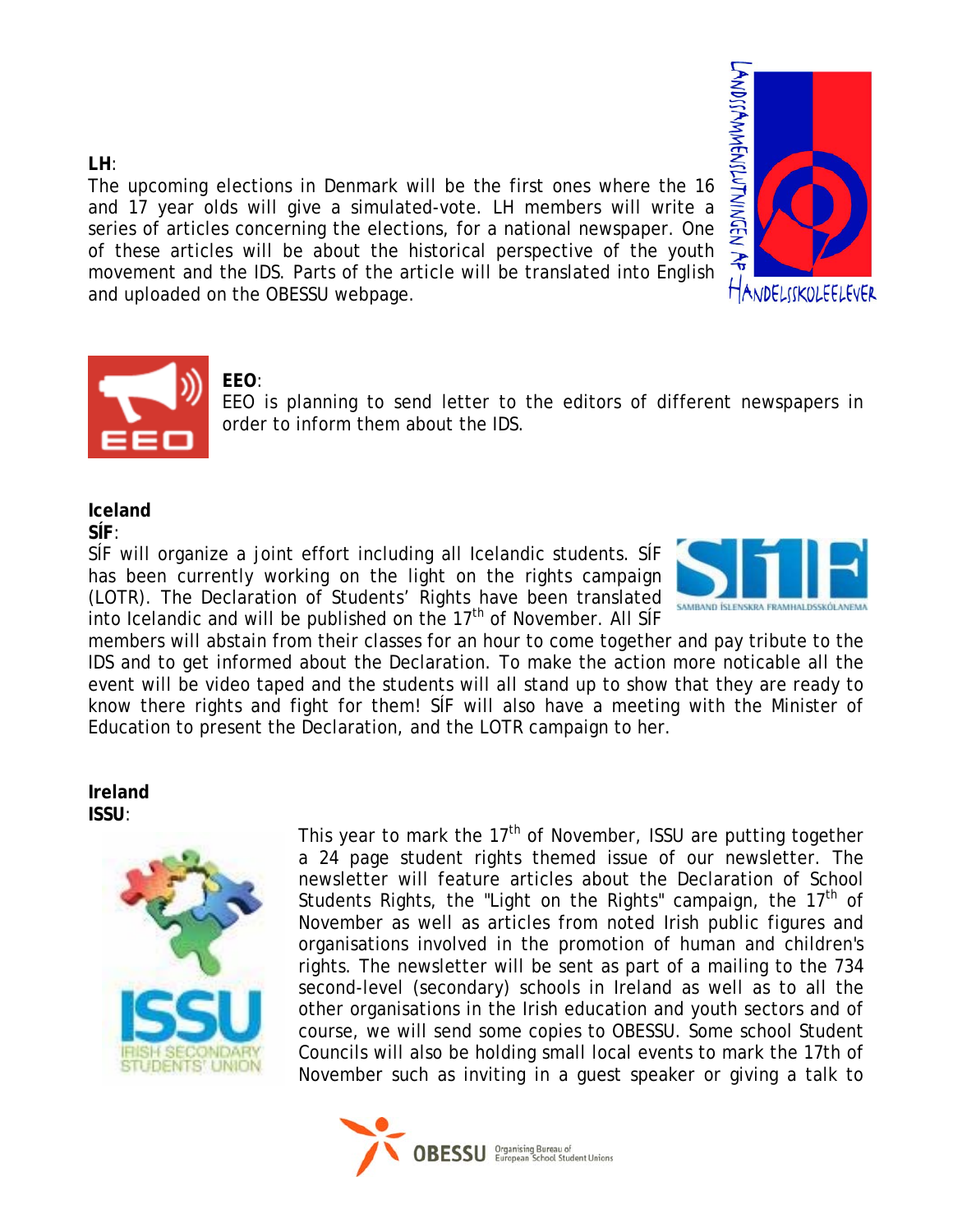other students about the Declaration. ISSU are hoping that these will help to create awareness of the Declaration and the importance of student rights among students at grass roots level and across the education and youth sectors in Ireland!

#### **Italy**

#### **UDS**:

UDS is organising a big student protest with demonstrations in about 50 cities around Italy. UDS made a call for action targeting both school and university students. In their actions they will include



concerts, cultural events, movie projections and they'll even try to try out alternative pedagogical methods with teachers. UDS wants to draw attention to the huge cutbacks on the governmental expenditures for education (more than 8 billion Euros less in 3 years) and they will ask for a rise of public investment on education. There will be a call for the renewal of school buildings that, in many cases, are dangerous, the introduction to modern pedagogical methods in education and finally the adoption of a national law on the right to education. The first big demonstration of university students as well as pupils will be organised from "Link", a new student network that brings together UDS and university students' unions. A small video made by OBESSU for the  $17<sup>th</sup>$  of November is already posted on the web-site of UDS [www.unionedeglistudenti.it](http://www.unionedeglistudenti.it/) .

#### **Norway SSUN**:



On 17th of November the School Student Union of Norway (SSUN) celebrates its 50th anniversary. On the party organised to celebrate that concurrence SSUN will highlight the history and the significance of the school students' movement in Norway over the past 50 years. Speeches will be given from the president of the organisation and the Norwegian Minister of Education, Ms. Kristin Halvorsen and

others. Other focal points will be school student democracy, the right of students to affect and decide on matters concerning education and their inclusion as equals in the decision making process. One of the main goals of SSUN is to call attention on these values which have been the source of passion and engagement to the movement from its very beginning.

#### **Serbia**

#### **UNSS**:

UNSS inaugurated the "Light on the Rights" campaign in Serbia and the aim is to promote students' rights in a local, regional and national level. UNSS has two activities covered by the campaign and 50 schools which are directly linked with the Union and who